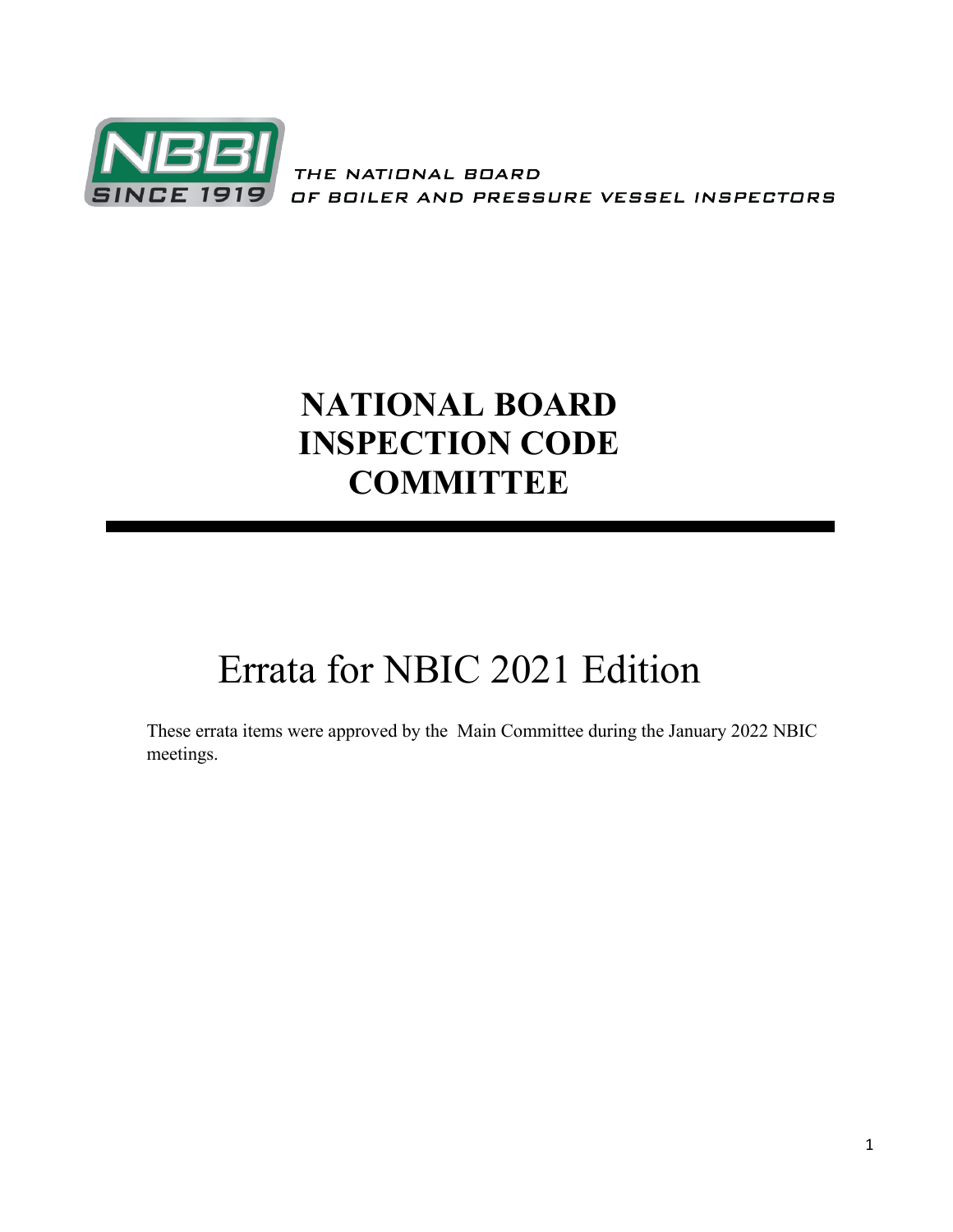The highlighted SWPSs were unintentionally removed from the 2021 NBIC. These procedures are still considered valid and will be reincluded in the 2023 NBIC.

| <b>GTAW</b> - Gas Tungsten Arc Welding                                                                                                                                                                                                                                                                                                                                                                                                                                                                                       |                                                                                                         |  |
|------------------------------------------------------------------------------------------------------------------------------------------------------------------------------------------------------------------------------------------------------------------------------------------------------------------------------------------------------------------------------------------------------------------------------------------------------------------------------------------------------------------------------|---------------------------------------------------------------------------------------------------------|--|
| <b>Title</b>                                                                                                                                                                                                                                                                                                                                                                                                                                                                                                                 | <b>Designation: Year</b>                                                                                |  |
| <b>Standard Welding Procedure Specification</b><br>for Gas Tungsten Arc Welding of Carbon<br>Steel, (M-1/P-1, Group 1 or 2), 3/16 in. (5<br>mm) through 7/8 in. (22 mm) Thick, ER70S-2<br>and ER70S-3, in the As-Welded Condition,<br>With or Without Backing Primarily Plate and<br><b>Structural Applications.</b><br><b>Standard Welding Procedure Specification</b><br>for Gas Tungsten Arc Welding of Carbon<br>Steel (M-1/P-1/S-1, Group 1 or 2), 1/8 in.<br>(3.2 mm) through 1 1/2 3/4 in. (19 mm) Thick,<br>ER70S-2, | B2.1-1-002: 2020B2.1-002-90, B2.1-002-<br>90(R2006) and B2.1-1-002-90R<br>B2.1-1-207: 2019B2.1-1-207-96 |  |
| <b>Standard Welding Procedure Specification</b><br>for Gas Tungsten Arc Welding of Carbon<br>Steel (M-1/P-1/S-1, Group 1 or 2), 1/8 in.<br>(3.2 mm) through 1 1/2 in. (38 mm) Thick,<br>ER70S-2, As-Welded or PWHT Condition,<br>Primarily Pipe Application.                                                                                                                                                                                                                                                                 | B2.1-1-207: 2019B2.1-1-207-96 (R2007)                                                                   |  |
| <b>Standard Welding Procedure Specification</b><br>for Gas Tungsten Arc Welding (Consumable<br>Insert) of Carbon Steel (M-1/P-1/S-1, Group<br>1 or 2), 1/8 in. (3.2 mm) through 1 1/2 3/4 in.<br>(19 mm)-Thick, INMs1 and ER70S-2, As-<br>Welded or PWHT Condition, Primarily Pipe<br>Application.                                                                                                                                                                                                                           | B2.1-1-210-96                                                                                           |  |
| <b>Standard Welding Procedure Specification</b><br>for Gas Tungsten Arc Welding with<br>Consumable Insert Root of Carbon Steel (M-<br>1/P-1/S-1, Group 1 or 2), 1/8 in. (3.2 mm)<br>through 1-1/2 in. (38 mm)-Thick, INMs-1,<br>ER70S-2, As-Welded or PWHT Condition,<br>Primarily Pipe Applications.                                                                                                                                                                                                                        | B2.1-1-210: 2012B2.1-1-210:2001 R2012                                                                   |  |

### Combination of Carbon Steel (M-1/P-1 Material) To Austenitic Stainless Steel (M-8/P-8 Material)

| <b>SMAW</b> – Shielded Metal Arc Welding                                                                                                                                                                                                                                                                                                                                 |                                      |  |
|--------------------------------------------------------------------------------------------------------------------------------------------------------------------------------------------------------------------------------------------------------------------------------------------------------------------------------------------------------------------------|--------------------------------------|--|
| <b>Title</b>                                                                                                                                                                                                                                                                                                                                                             | <b>Designation: Year</b>             |  |
| <b>Standard Welding Procedure Specifications</b><br>for Shielded Metal Arc Welding of Carbon<br>Steel (M-1/P-1/S-1, Groups 1 or 2) to<br>Austenitic Stainless Steel (M-8/P-8/S-8,<br>Group 1), $1/8$ in. $\frac{3.2 \text{ mm}}{1 \text{ m}}$ through 1 % in.<br>(38 mm) Thick, E309(L)-15, -16, or -17, As-<br><b>Welded Condition, Primarily Pipe</b><br>Applications. | B2.1-8-216: 2012 <del>B2.1-1/8</del> |  |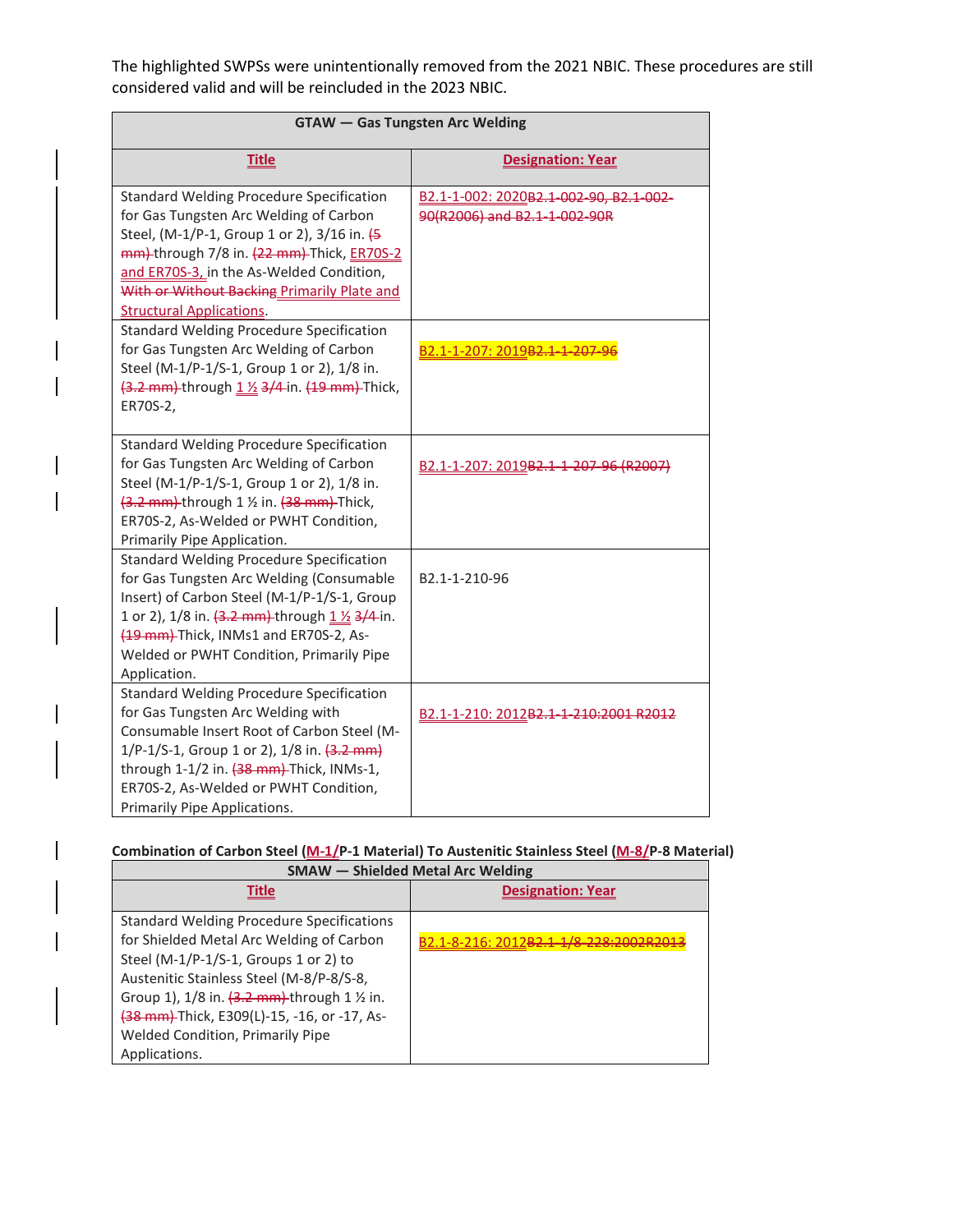#### **2021 NBIC Part 4, 2.4.4.3 b) errata:**

| How the section currently reads:                | How it should read:                             |
|-------------------------------------------------|-------------------------------------------------|
| Part 4:                                         | Part 4:                                         |
| <b>2.4.4.3 REQUIREMENTS FOR COMMON</b>          | <b>2.4.4.3 REQUIREMENTS FOR COMMON</b>          |
| <b>CONNECTION FOR TWO OR MORE VALVES</b>        | <b>CONNECTION FOR TWO OR MORE VALVES</b>        |
| When a potable water heater is fitted with two  | When a potable water heater is fitted with two  |
| a)                                              | a)                                              |
| or more temperature and pressure relief         | or more temperature and pressure relief         |
| valves on one connection, this connection shall | valves on one connection, this connection shall |
| have a cross sectional area not less than the   | have a cross sectional area not less than the   |
| combined areas of inlet connections of all the  | combined areas of inlet connections of all the  |
| temperature and pressure relief valves with     | temperature and pressure relief valves with     |
| which it connects.                              | which it connects.                              |
| When the size of the water heater requires a    | When the size of the water heater requires a    |
| b)                                              | b)                                              |
| temperature and pressure relief valve larger    | temperature and pressure relief valve larger    |
| than NPS 4 (DN 100) two or more valves          | than NPS 4 (DN 100) two or more valves          |
| having the required combined capacity shall     | having the required combined capacity shall     |
| be used. When two or more valves are used on    | be used. When two or more valves are used on    |
| a water heater, they may be single, directly    | a water heater, they may be single, directly    |
| attached, or installed on a Y-base.             | attached, or installed on a Y-base.             |

**Item 17-128 for reference:** (Item 17-128 was approved for inclusion in the 2021 NBIC.)

#### **Part 4:**

#### **2.4.4.3 REQUIREMENTS FOR COMMON CONNECTION FOR TWO OR MORE VALVES**

a) When a potable water heater is fitted with two or more temperature and pressure relief valves on one connection, this connection shall have a cross sectional area not less than the combined areas of inlet connections of all the temperature and pressure relief valves with which it connects.

b) When a Y-base is used, the inlet area shall be not less than the combined outlet areas.

 $\frac{\epsilon}{\phi}$ )When the size of the water heater requires a temperature and pressure relief valve larger than NPS 4 (DN 100) two or more valves having the required combined capacity shall be used. When two or more valves are used on a water heater, they may be single, directly attached, or installed on a Ybase.